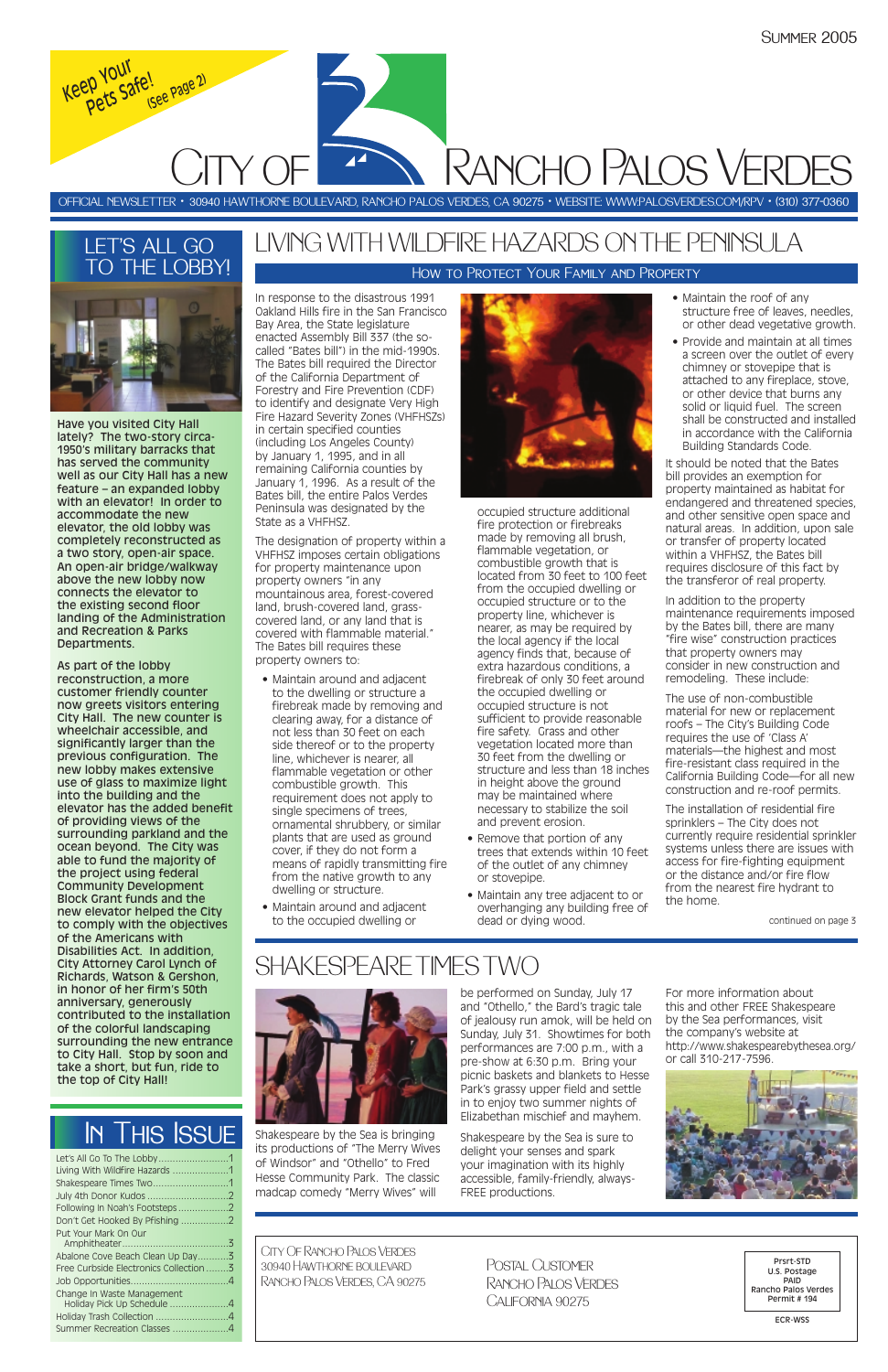### JULY 4TH DONOR KUDOS Summer 2005



"Pfishing" is cyber-speak for a fraudulent attempt to obtain your personal and financial information through the Internet. Criminals use a fake email that looks like it came from a legitimate source, such as a bank or an Internet company with which you frequently do business, to deceive you into giving out personal and financial information. Once the scammers get a hold of your information, they use it to clone your identity, empty out your bank accounts or run up charges on your credit cards. Here are some tips on how to avoid becoming a victim:

• Never respond to an email that looks like it came from your bank or any of your credit card issuers no matter how official it appears. Pfishing scam emails will tell you that there is some problem with your account and that you have to click on a link to correct that problem. They may threaten to close your account, or report you to the credit bureau, if you do not respond. Don't be reeled in by this scare tactic and don't call the telephone number that appears in the email either. To

• Never give your bank account information, credit card numbers, Social Security number, passwords, personal identification numbers (PIN), or date of birth to anyone who asks you for this information by email. No legitimate company will expect

verify the legitimacy of the email, you can contact your bank or credit card company directly by calling the number that appears on one of your statements. More likely than not, they will tell you the email is a scam.

you to reveal sensitive information in this manner. Also, no company that issues

you a PIN will ever ask you to reveal that PIN to any of their employees.

- Never respond to any offer to buy anything by clicking on the link in the email. Even if the email looks like it comes from your favorite department store or other retailer, it might be a scam. Instead, contact the company or agency cited in the email using a telephone number you know to be genuine, or start a new Internet session and type in the Web address that you know is correct.
- If you have already provided any of your personal information, account numbers, or PINs, immediately contact your banks and credit card companies to make arrangements with them to protect your financial interests. These companies and institutions are familiar with these scams and know what needs to be done.
- If you receive evidence of identity theft, such as unauthorized charges on your credit card bills, or unexplained transactions in your bank

account, you should contact one of the three national consumer reporting agencies, ask that a fraud alert be placed on your accounts and obtain copies of your credit reports. You also should visit the Federal Trade Commission's Identity Theft Web site (www.consumer.gov/idtheft) to file a complaint and learn more about how to minimize your risk of damage from identity theft.

#### ► Have a safe and secure way **to transport your animals if you need to evacuate them**

The Federal Trade Commission works for consumers to prevent fraudulent, deceptive and unfair business practices in the marketplace and to provide information to help consumers spot, stop, and avoid them. To file a complaint or to get free information on consumer issues, visit www.ftc.gov or call toll-free, 1-877-FTC-HELP (1-877- 382-4357); TTY: 1-866-653-4261.

# DON'T GET HOOKED BY "PFISHING!"

The City of Rancho Palos Verdes wishes to recognize the generous contributions provided by the following local businesses and organizations that help make the 30th Annual Fourth of July Celebration possible.

#### **FOURTH OF JULY DONORS - 2005**

#### **Platinum Patrons**

Charles Abbott Associates, Inc. Daily Breeze

#### **Gold Star Sponsors**

J. Quinn Construction, Inc. Waste Management

#### **Star Supporters**

A.J.N. Company Alan K. Rubin, CPA Dove Enterprises Duperon Interiors Easy Roll Off Services Express Custom Services, Inc. "Felines & Flowers" by Sande Frances P. Stammreich George Bender Plumbing Golden Cove Center Kumano Sushiya La Cresta Homeowners Association Mediterrania Homeowners Association

Octabio Wellness Center Palos Verdes Awards Panorama Estates Rolling Hills Nursery, Inc. S & H Disposal Company Steven T. Kuykendall & Associates Stock Construction, Inc. Sun Shower Body Care The Katherman Company Tom Katata's Gardening Service T.O.P.S. CA #471 Torrentera Landscape Tseng-Yao Sun West Coast Arborists, Inc.

Imagine there's a knock on your front door late one night. You answer and a Sheriff's deputy informs you that a wildfire is rapidly approaching your neighborhood and to evacuate your home immediately. If you have pets in your household, what do you do? Are you prepared to gather them up quickly and leave, not knowing when you might be able to return to your home?

As we have all witnessed through the media or perhaps experienced ourselves firsthand, natural disasters can occur suddenly or develop over a period of time. While being prepared won't hold back the forces of nature, it can increase the chances that you and your pet will escape unharmed. Making a plan now for your pets may save you from heartache in the future and give you one less thing to worry about should a flood, earthquake, landslide or fire come your way.

### **GETTING STARTED**

Just making the decision to be prepared is the hardest part. Supply lists are available from groups like the Humane Society and other pet rescue groups to help you to determine what you should have on hand for your pets in case disaster strikes. Most items can be easily obtained from the grocery store, a pet store or your veterinarian.

Once you have your pet disaster kit in place, it's time to come up with an evacuation plan for your animals. This is the greatest challenge that people face when they have animals. Here are some important things to remember as you start working on your animal evacuation plan.

When evacuating animals, remember that they will be frightened. Keeping animals securely confined will minimize the chances of you losing your animals. Obtain sturdy carriers and keep them in a location where they can be quickly and easily loaded into your car. Be sure to have identification on all your animals when you evacuate. List cell phone numbers and the phone number where your pets will be housed on temporary tags – your pet's everyday tag with your residence information won't be practical if you must evacuate from that property.

#### ❿ **Don't leave animals behind when you evacuate**

Once you evacuate, it is unlikely you will be allowed to return to your home to retrieve any animals left behind. Even if authorities say it will only be for a few hours, take your pets with you. In the past, evacuations have sometimes increased to several days.

#### ❿ **Choose a safe destination**

When disasters occur and homes are evacuated, there is no question whether or not evacuation shelters will be opened for the human victims. Animals, on the other hand, are not allowed at human

evacuation shelters, primarily for the health and safety of evacuees, which is the shelter staff's first priority. So it's important to identify appropriate evacuation locations for your pets ahead of time. The places you would normally think of, such as animal shelters, kennels and veterinary clinics, will likely fill up quickly following a disaster. Other options to consider are a friend or family member located outside of the disaster area, your breeder, members of your pet fanciers club, a hotel or motel that accepts pets or a grooming facility. Dog owners are especially encouraged to take their dogs to the evacuation spot a couple of times during the year so they are familiar with the location. For larger animals, consider a fairground, a horse race track, a feed store or a horse boarding and riding stable.

### ❿ **Provide an escape route**

If the call to evacuate is sudden and you are unable to locate your pet, you can still increase their chances of survival by opening the gates, doors and windows before you leave, so at least they will have an escape route available. If they're confined, your pet will have no opportunity to make it out on their own.

#### ❿ **What if you're not at home when disaster strikes and your animals are alone?**

It's a horrible thought, but it could happen, so you need to have a plan. The first place to start is to talk with neighbors that you know and trust. If they too have animals, discuss what you could do to help one another. A neighborhood pet sitter or dog walker might be another alternative. Here are some of the points you should discuss:

- 1. Determine what days of the week and times of the day you are away from home most often.
- 2. Provide a list of all your animals, including their names and any behavioral problems they may have.
- 3. Have your backup person spend time with your animals so they feel mutually comfortable with one another.
- 4. Make each other aware of where such things as transport cages, gloves, leashes, halters and lead ropes are kept

- 5. Exchange phone numbers, such as work numbers, cell phone numbers, pager numbers and your emergency contact person outside the area where messages can be left.
- 6. Exchange keys or any security codes (remember to only do this with people you trust).
- 7. Establish a meeting point outside of a likely evacuation area.
- 8. Discuss what should be done if animals cannot be evacuated the most likely alternative being to turn them loose.

If you live in an area where wildland fires are your greatest risk, you may want to consider having an emergency scanner that is programmed for local fire response.

# FOLLOWING IN NOAH'S FOOTSTEPS

### Emergency Preparedness for Your Pets

### Creating a Plan

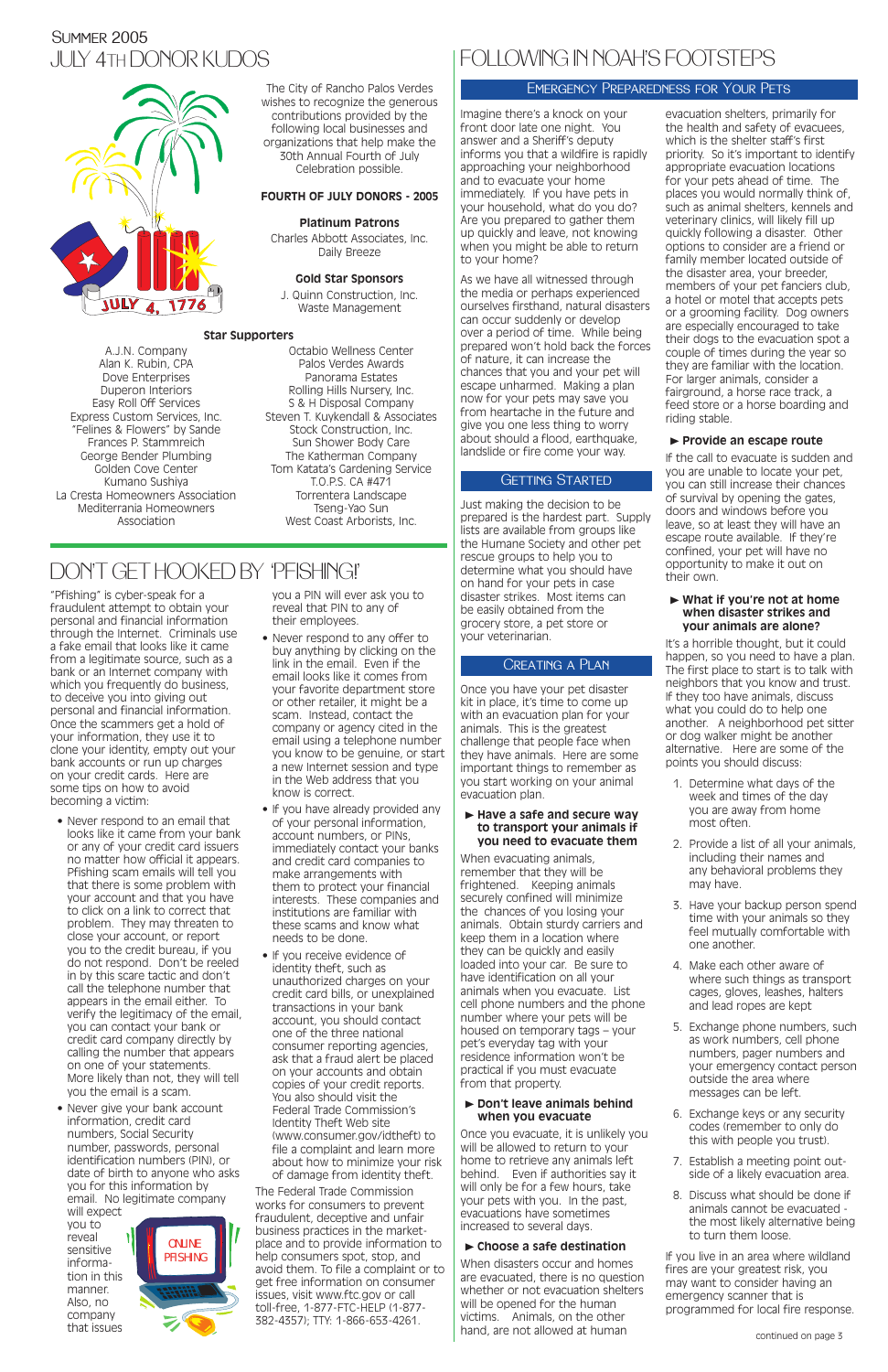### WILDFIRE HAZARDS continued from page 1

The use of 1-hour fire-rated materials for the exterior walls of homes – While stucco exteriors provide a 1-hour fire rating, there is no requirement in the City's Code for homes to be stuccoed. Homes may be constructed with wood siding, which would not provide a 1-hour fire rating.



The boxingin of roof eaves – The City's Code does not require roof eaves to be boxed in, but this construction method can help to protect the roof from

being ignited from below.

The screening of attic and eave vents – The City's Code does not require attic or eave vent screens, which can help prevent embers from entering the attic.

The use of non-combustible rain gutters, fences and garage doors – The City's Code does not currently require these exterior components to be non-combustible.

The use of dual-glazed windows and skylights – The State's Energy Code (Title 24) requires the use of dualglazed windows in construction for energy conservation purposes, but not specifically for fire suppression purposes. However, all skylights must meet the same 'Class A' standards as other roof materials.

### PLAN FOR PEACE OF MIND

The maintenance of a minimum 100-foot brush clearance zone around structures - Although the City's Code does not require this, the Los Angeles County Fire Code (with which the City complies) does require such clearance in some circumstances, sometimes up to two hundred feet (200') from structures in extra-hazard areas.

For more information about these construction practices, please contact the City's Building and Safety Department at (310) 544-7702. The City's Planning Department has a copy of the Very High Fire Hazard Severity Zones map, which is available for review during City Hall office hours.

The sooner you learn of an approaching fire, the greater the chance you will be able to get you and your animals to safety. In addition, during fire season, you may want to make sure there is always someone at home or certainly notify your backup person of any periods of time that your animals will be left alone.

#### ❿ **Approach your pets cautiously during and after a disaster**

During and immediately after a natural disaster or emergency incident, pets, just like humans, experience a great deal of trauma, confusion and anxiety. In this state, your pet can become aggressive. Given a chance, they will try to get away and find a place where they feel safe. Use caution when approaching your pet and comfort him/her after the incident. Check your pet for injuries. Until you have more information, keep your pet confined in your yard or home or other safe location.

#### ❿ **Listen for Information from authorities**

Following a disaster like an earthquake, listen to local emergency broadcast radio stations for information on emergency shelters and holding areas for all your pets, including livestock and farm animals. During a major disaster, Los Angeles County's six Animal Shelters will be available for emergency housing of your pets.

Planning can be the difference between a happy ending and sorrow following a disaster. It's important to first of all have a plan for the human members of your household. If you're disorganized, it will decrease your chances of being able to take care of yourself and your family, let alone your pets. Taking the time to create an emergency plan will give you peace of mind and help you and your animal companions to get through the rough times.

### NOAH'S FOOTSTEPS continued from page 2

Once you get your animals to a safe location you need to be prepared to care for them for at least three days, which is the average length of time it takes for relief supplies to start arriving in the area. A disaster supply kit will help you to do this.

The Humane Society of the United States offers pet owners a checklist to be prepared in case of an emergency. You should have a pet disaster kit readily accessible and stored in a sturdy container that can be easily carried. Although you should customize your kit depending on the types of pets you own, the following is a list of suggested items to help you get started:

- Any medications and pet medical records (in a waterproof container)
- A first aid kit and a pet first aid manual
- Leashes, harnesses and collars
- Current photos and descriptions of your pets to help others to identify them in case you become separated
- A 3 to 5 day supply of water and food for each pet, along with a manual can opener (if needed)
- Information on feeding schedules, medical conditions, behavior problems
- Name and number of your veterinarian

# Summer 2005 ABALONE COVE BEACH CLEANUP DAY

#### SATURDAY, SEPTEMBER 17 at 9:00 a.m.

### FREE CURBSIDE **ELECTRONICS COLLECTION**

- Cat litter and litter box
- Clean up supplies, such as newspapers, paper towels, plastic bags, grooming items, flea/tick spray, disinfectant, blankets and towels
- Pet beds and toys to reduce stress (only if you can easily take them along)

• Keep your pets' vaccinations up-to-date and an identification tag on him/her at all times.

#### Additional Things to Remember

### DISASTER SUPPLY CHECKLIST FOR PETS

You've heard the exciting plans for expansion of the Point Vicente Interpretive Center. But have you heard about the new amphitheater being installed along the coastal bluffs adjacent to the expanded Interpretive Center? The amphitheater will feature inlaid

P.V. stone, seating for 120 guests, and spectacular views of Catalina and the evening sunset. The amphitheater will provide an incredible site for whale watching, educational lectures and community events.

There are a limited number of 6"x8" bronze plaques available to donors. Each plaque will be vertically mounted on one of six tiers of the new amphitheater. Donors may customize their bronze plaques or dedicate their plaque in honor of a specific loved one, friend, organization, or company. Each space is available for \$1500. All proceeds will go towards the fabrication and installation of educational exhibits within the

Interpretive Center. The City is a nonprofit government agency and donations may be tax deductible. Please check with your tax advisor. For more information about this limited opportunity, please contact Holly Starr at (310) 544-5264 or send an email to PVICexhibits@RPV.com.



# PUTYOUR MARK ON OUR AMPHITHEATER

### New Donation Opportunity at the Point Vicente Interpretive Center



Starting July 1st, both Waste Management and Universal Waste Systems will expand the collection of bulky item electronics at curbside. Previously, certain electronic items such as televisions and computer monitors could not be collected at curbside and had to be taken to a household hazardous waste roundup. That problem is now solved. Now, TV's, computer monitors, in addition to CPUs, VCR's, cellular phones, answering machines, radios and stereos will be collected at curbside. This service is in addition to previously accepted non- electronic bulky items such as mattresses, water heaters, sofas, tables, etc. Each customer gets up to 3 free bulky item pickups a year. Simply call Waste Management at (800) 774-0222 or (310) 830-7100 or UWS at (800) 631-7016 to arrange for a free pickup. Remember, bulky items get picked up with a different truck so you need to call ahead and schedule a pickup. Large bulky items left at the curb without prior scheduling will not be picked up. If you have backyard service, leave the item by your trash cans. Many of the obsolete and old electronics are taken to a recycling facility and recyclable components are removed and the balance is disposed of properly. If you have items in good shape and re-usable, please first call a charitable organization such as Goodwill (562) 435-7741, Salvation Army (800) 958-7825, United Cancer Research Society (800) 443-4224, or St. Vincent de Paul (800) 974-3571. Not only will your unwanted items help a needy person or a good cause, but it will also help the City meet State mandates by reducing the trash going to landfills. It can also be tax deductible.

Coastal Cleanup Day is about much more than picking up trash. It's a chance for Californians to join people around the world in expressing their respect for our oceans and waterways. It's an opportunity for the community to demonstrate its desire for clean water and healthy marine life. And it's a moment to share with one's neighbors, family, and friends, coming together to accomplish something vital and worthy on behalf of our environment.

The clean up will begin at 9:00 a.m. at Abalone Cove Shoreline Park located at 5907 Palos Verdes Drive South, directly across the street from the Wayfarer's Chapel. The parking lot will open at 8:30 a.m. and parking is free if you arrive before 9:00 a.m.

Wear sturdy shoes and bring sun block, gloves, and a hat. Plastic bags will be provided to hold the trash and recyclables. This event is organized by the Los Serenos docents and is co-sponsored by the City.

For more information contact Holly Starr at (310) 544-5260.